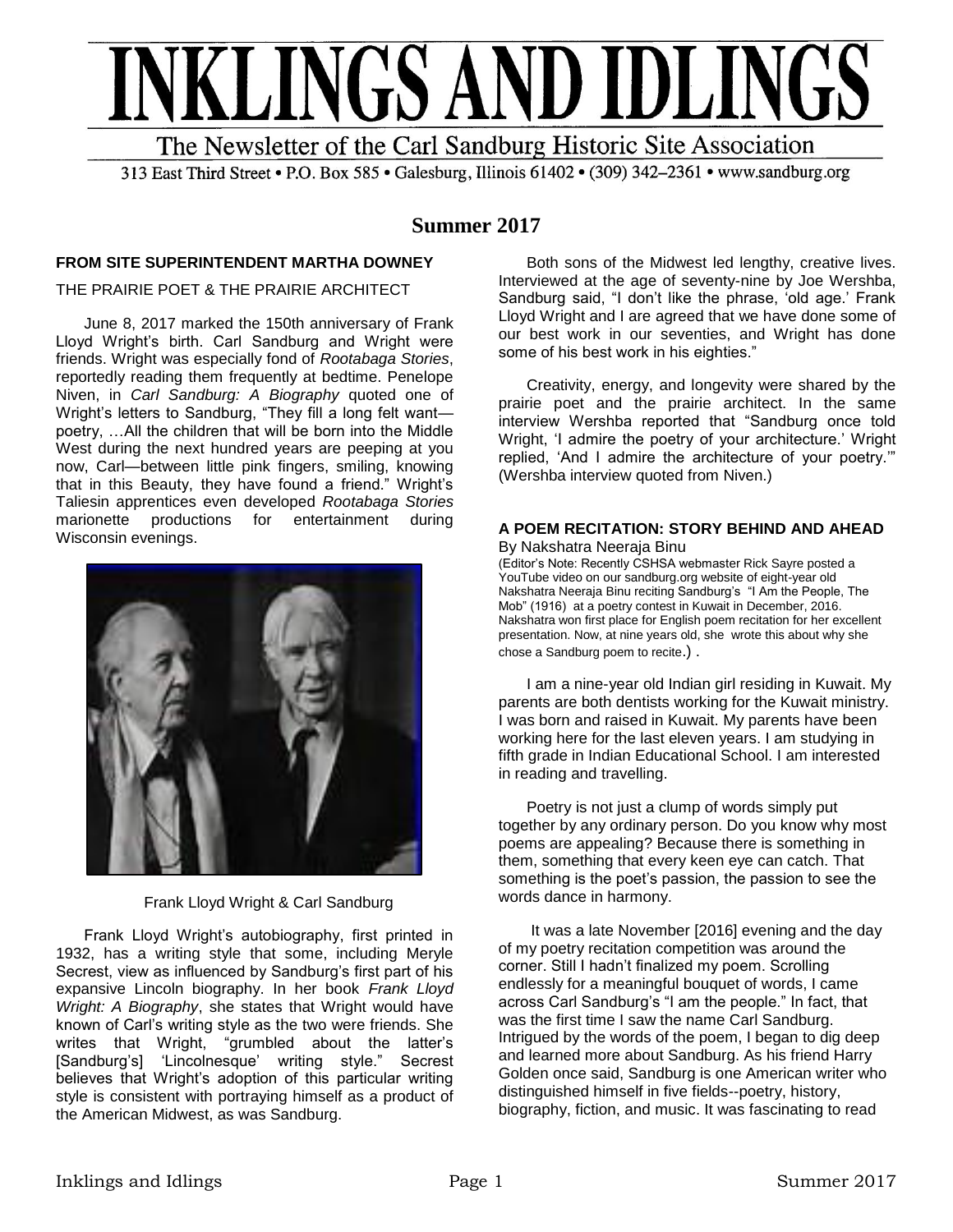Sandburg's definitions of poetry in "Good Morning, America." One of those definitions remains etched in my memory. It goes like this: Poetry is the opening and closing of a door, leaving those who look through to guess about what is seen during a moment.

As I read deeply into the poem, I started to get the meaning of it. My parents pitched in with their explanations and information. I thought the poem lets the ordinary people get a feeling that they too are special; their leaders wouldn't have made it if it weren't for their support. I thought of George Washington. Would he have ever been known in this world if it weren't for the people of America who elected him, if it weren't for the people of America who followed his path?

I think more often than not we the people are often neglected by our leaders. But we forget things in a flash. We forget that we are the real creators of great men. This poem reminded me of the power that people possess. Fascinated, my mind set to the goal. I practiced harder and harder, perfecting my recitation. In my own humble way, I wanted to convey all the emotions to the audience.

My dear parents guided me through the tough and adventurous world of learning. Step by step, fall by fall, they would always be at my side. They would inspire me to never give up. I used to cry when there seemed no hope of getting my poem flawless. But they kept pushing me and assuring me that I could do it, and I got back on my feet again. I believe I recited the poem on the day of the competition in the best way I could. Of course, my best doesn't mean best in the world.



L-r, Dr. Binu Sugunan, Nakshatra Neeraja, Dr. Resmi Chandrahasan.

 Since then I have been asked to recite the poem on many stages and higher classes in my own school. My YouTube video has been watched by many people in India, and a lot of people have been asking me about Carl Sandburg and his work. My father has promised to get me all the books and poems written by Sandburg. I am really looking forward to reading them and sharing them among my friends and literary club members.

As I look back at the whole experience, it was indeed a long way for an eight-year old to go, but I am simply pleased that I was able to bring the great Sandburg's words into voice and got to know him. I hope I will get to recite more of his poems in the future.

#### **SANDBURG AT CORNELL COLLEGE**

(Recently, Galesburg resident Maury C. Godsil gave me a clipping from the March 26, 2017 issue of *The Gazette* newspaper (Cedar Rapids, IA) with a story entitled "Carl Sandburg in Mount Vernon." The story is part of *The Gazette'*s series "Time Machine, A Look Back At People, Places, Events in Eastern Iowa." The interesting story written by Diane Fannon-Langton is about Sandburg's nineteen visits to Cornell College in Mount Vernon, IA between 1920 and 1951. In April 2013 frequent *Inklings and Idlings* contributor Barbara Schock wrote a story for online "Galesburg Planet" about Sandburg's visits to Cornell. She wrote that Cornell paid Sandburg \$100 for his first visit in 1920, equal to more than \$1,000 in today's money. At the time he worked for the *Chicago Daily News* making \$50 per month. Barbara wrote that "[a]t the first Mount Vernon appearance, one couple stamped out of the hall after denouncing him for singing 'Frankie and Johnnie.' The song was considered dirty, almost pornographic, at the time." We gratefully acknowledge *The Gazette* for their permission to republish this story.)

#### CARL SANDBURG IN MOUNT VERNON

Carl Sandburg already had published two volumes of poetry—"Chicago Poems" in 1916 and "Cornhuskers" in 1918—when he arrived on the Cornell College campus in Mount Vernon in 1920.

His reputation as a poet was established—he'd won the Poetry Society of America prize in 1919 (it became the Pulitzer Prize in 1922) for "Cornhuskers."

But his work was not always well-received, and a number of literary critics did not take him seriously. A Chicago review of his 1916 book was headlined "If This Is Verse, We Will Stick to Prose."

Sandburg, born in 1878, had been a reporter for the experimental, ad-free, daily newspaper, The Day Book, in Chicago—a city that would weigh heavily in his poetry. (His line about Chicago as the "Stormy, Husky, Brawling, City of the Big Shoulders" is one of his most famous.)

He'd followed that with jobs at the Chicago Daily News and as a European correspondent for the Newspaper Enterprise Association during World War I.

His poems were vivid word pictures reflecting his experiences as a blue-collar worker, farm laborer and a reporter covering such topics as racial conflict and steel strikes.

His poetry may have won a Pulitzer, but he still didn't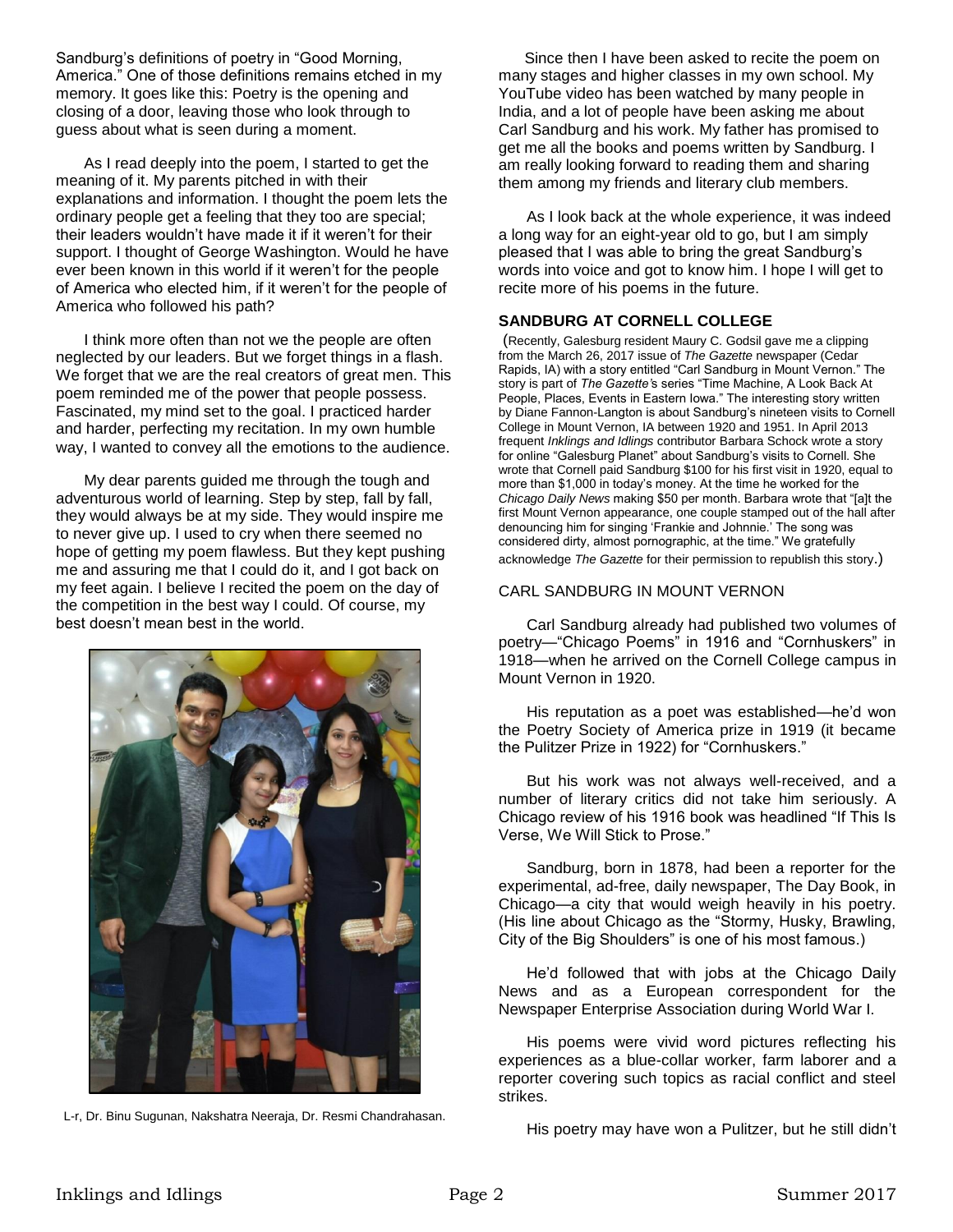command a big audience.

#### THE CORNELL INVITE

In January 1920, Clyde "Toppy" Tull, head of Cornell College's English department, invited Sandburg, who was then 42, to read his poetry at the school, offering him \$100.



Jewell Tull, Carl Sandburg, Clyde Tull in front of the Tulls' home in Mount Vernon, IA. Courtesy Cornell College Archives.

Sandburg thought the \$100 was a remarkable sum, saying later the fee "looked as big as the moon to me."

When asked about that invitation, Tull said, "We gave him a certain status at a time when he was criticized as a roughshod poet."

At the spacious Cornell chapel, Sandburg got his first taste of lecturing before an academic audience. He read for an hour, then picked up his guitar.

"I'm going to sing for you now," he told his audience. "That's what I would be doing if I were at home this evening, and if the whole audience walks out, I'll be at home."

## He began playing and singing ballads and folk tunes.



Sandburg playing his guitar in lower chapel at Cornell College's King Chapel. Courtesy Cornell College Archives.

The audience loved him. The college's English Club immediately booked him for another performance.

## THE ENGLISH CLUB

Sandburg returned less than a year later, on Dec. 10, 1920. That second performance resulted in him being elected to the English Club at a Dec. 12 dinner in his honor. He gave another performance at the college auditorium later that evening.

After that, Sandburg would return to Cornell annually. He was made to feel welcome and invited into people's homes, most often staying at Toppy and Jewell Tull's home.

Tull later told of the long gab and song sessions with Sandburg that lasted until 3 or 4 in the morning. "We just fell together and had good times together," he said.

#### TRIPS BACK

Sandburg often took a select group of friends to Palisades-Kepler State Park near Mount Vernon to catch them up on what he'd been doing the past year and also for a preview of his newest works.

On his sixth visit, on May 26, 1925, he told his audience the "theory that poetry should be as explicit as a telephone book is preposterous." He read his 38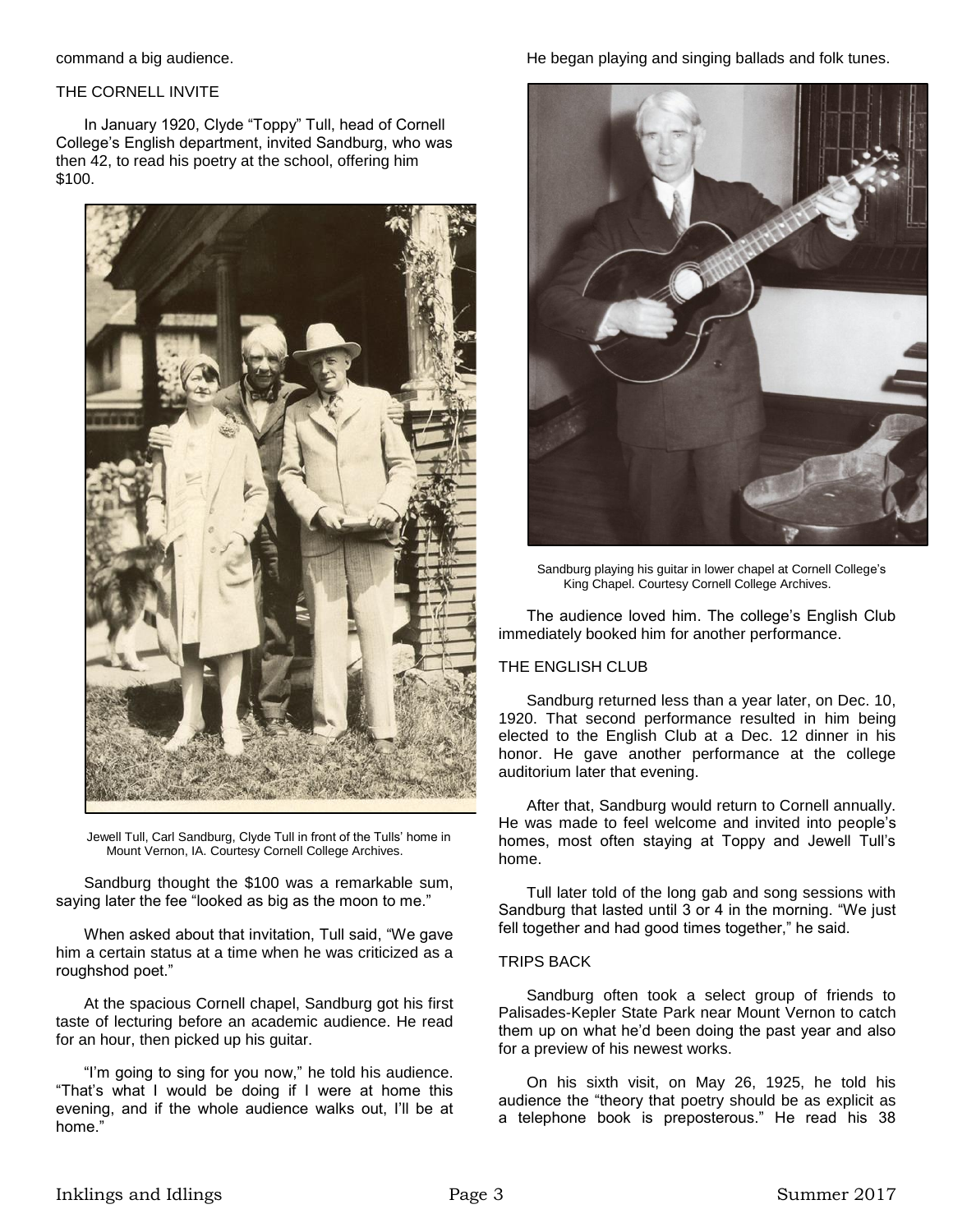definitions of poetry, one of which was, "Poetry is a pack sack of invisible keepsakes."

As had become his habit, he concluded his poetry and prose reading by breaking out his guitar and singing American ballads.

The next year, in 1926, Harcourt Brace and Co. of New York published "Abraham Lincoln: The Prairie Years."

The work was universally acclaimed, and Sandburg's success was assured.

But he still made his annual trip to Cornell, proudly claiming his membership in the English Club.

His 16th visit to Cornell was scheduled for June 1, 1936. His now-traditional program was described as "largely impromptu, in typical Sandburgian style."

His listeners had become accustomed to getting previews of his new work, and this visit was no exception. The audience was treated to selections from "The People[, Yes]" a volume that wasn't published until later in the summer.

For 16 years, Sandburg had never waited for a formal invitation to come to Cornell, and he had never raised his fee, even though he commanded much larger fees at other venues.

On his way to Mount Vernon, he often collected his brother, Mart, a businessman, from their hometown of Galesburg, Ill., and brought him along to Cornell.



Sandburg in front of the Tulls' home, Mt. Vernon, IA. Courtesy Cornell College Archives.

#### HIS 'ANNUAL REPORT'

A few years passed before Sandburg sent a telegram to Cornell in May 1939, saying he'd like to drop by for a visit. He called himself the "sub rosa professor of the English department at Cornell."

"My friends at Cornell are 'stockholders' in me. I have to make my annual report," he wrote to his friend Tull.

Sandburg won the Pulitzer Prize for history for his four-volume "Abraham Lincoln: The War Years" in 1940.

On July 13, 1941, The Gazette announced that Sandburg — already considered a major figure in contemporary American literature — would return to "the soil which nurtured his literary talents - the newspaper," with a weekly column that appeared for more than a year. The column displayed Sandburg as a thinker "who never held himself aloof from the sights and sounds of ordinary living."

## LAST VISIT

Sandburg's 19th appearance at Cornell came on Feb. 19, 1951, the same year he won his third Pulitzer for his "Complete Poems."

After his initial visits to Cornell, Sandburg requested that his readings be held in the smaller, more intimate, lower chapel. For this visit, Sandburg requested the college limit the number of tickets to 250, and those sold out immediately.

It would be his last visit to Mount Vernon.

Tull received a letter in November 1965 from Sandburg's daughter, Margaret. Her father's health was failing, and she asked Tull to send copies of Sandburg's correspondence to Connemara, the Sandburg home in Flat Rock, N.C., for a collection she was pulling together.

Tull sent them off with a note. Margaret wrote back, telling Tull how pleased her father was to hear from him. Sandburg's wife, Lilian, whom he called Paula, added a note, too: "I wish you could have seen how deeply moved Carl was, recalling his annual trips to Cornell and the warm affection shown him in those early struggling years by you, your lovely wife Jewell — and all there."

Sandburg died in 1967, at age 89, at his farm in the Blue Ridge Mountains.

President Lyndon Johnson said then that "Carl Sandburg was more than the voice of America, more than the poet of its strength and genius. He was America."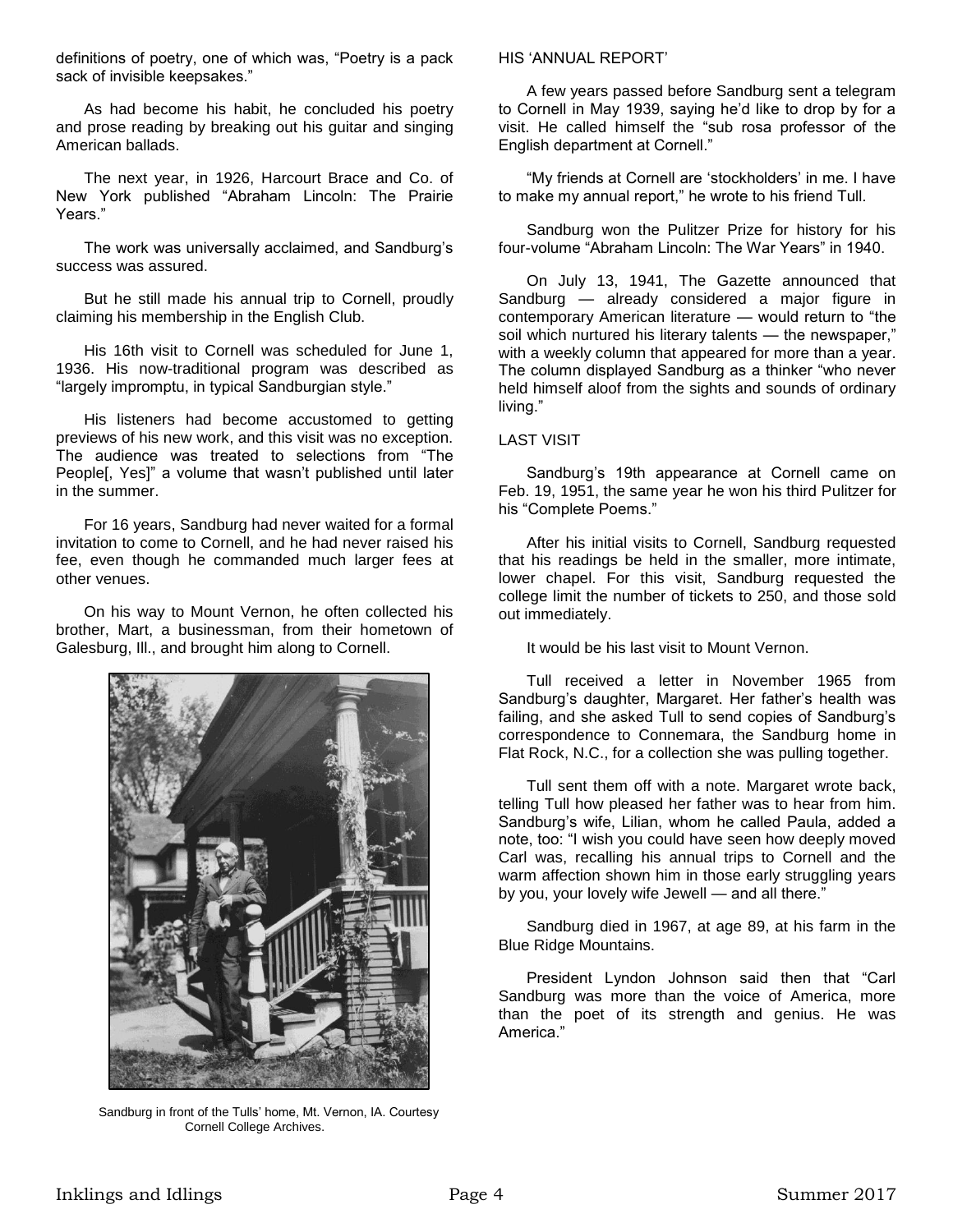## **JOHN SJODIN, DICK NELSON'S COUSIN**

By Mike Hobbs

John Sjodin was an influential person in Sandburg's life. Having lived through the bitter, bloody 1888 CB&Q Railroad Strike in Galesburg as a 10-year old and experiencing the Panic of 1893 as a 15-year old when his father's hours at the CB&Q Blacksmith Shop were cut from ten hours a day to four hours, the young Sandburg pondered social, economic, and political issues. His friendship with neighborhood chum John Sjodin, three years his senior, pushed him along the path to becoming a fervent Socialist as a young man.

John's father Nels emigrated from Sweden in 1869. In *Always the Young Strangers* Sandburg wrote that Nels Sjodin was "the first real radical I knew as a boy." In 1873 Nels married Swedish immigrant Amelia Andersson. They lived in Chicago where he was a journeyman tailor. John Charles Sjodin was born on April 2, 1875. Brother Albert was born in 1881, and sister Effie in 1884. In 1887 the family moved to Sandburg's Berrien Street neighborhood in Galesburg. Sister Hazel was born in 1894.

The 1900 U.S. Census showed the Sjodin family living at 1037 E. North St. in Galesburg with John listed as a painter. He was a member of the Painters & Decorators Union #29. In 1906 he married Rena Anderson. The 1908 *Galesburg City Directory* listed John as a painter and secretary of the Galesburg Union Supply Company. His employers during this period were May Windmill factory and Galesburg Paint & Wallpaper Co. In 1918 he, Rena, and son Vivion lived at 1274 Florence Ave. He was manager of Consumers Alliance Grocery, 273 Allens Ave. The 1931 *City Directory* showed John as a grocery clerk living at 178 Olive St. By 1935 his family had left Galesburg. The 1940 U.S. Census showed them renting a house on Sawyer Ave. in Chicago. He is listed as an engineer of his own road construction business. In 1949 he was elected to the national council of Townsend Clubs, a movement for old-age pensions that had begun in the 1930's and "influenced the establishment of the Roosevelt administration's Social Security system." (Wikipedia) Dr. Francis Townsend (1867-1960) promoted the concept. John Sjodin died at Cook County Hospital of heart disease on April 1, 1960, one day short of his 85th birthday. He was survived by his son Vivion and was buried in Mt. Olive Cemetery in Chicago.

Sandburg reminisced that "[t]here are companionships in early life having color and mystery. We cannot measure or analyze exactly what they did to us. And we like to look back on them. John Sjodin is one of these." Sandburg looked up to Sjodin and was fascinated by this young man who had lived and worked in big, bustling Chicago.

Sandburg wrote about his friend,

*He had absorbed much of Chicago's vivid and* 

*reckless flair and could give the feel of it in his talk,*  [and] *was, like his father, a hard-and-fast politicalaction radical. 'The big corporations' were running the country, as John saw it, and the time would come when the working people, farmers and laborers, would organize and get political power and take over the big corporations. …Always John was sensitive about the extremes of the rich and the poor, the poor never knowing what tomorrow would bring them and the rich having more than they knew what to do with. …He had his own reverence for life and said many a time that he couldn't hate a millionaire and most of the rich were sorry fools who didn't know what to do with their money except to put it to work making more money.*

## Sandburg continued,

*[John] believed deeply in a tide of feeling among the masses of the people. This tide would grow and become stronger and in generations to come the American people would challenge and break the power of the corporations, the interests of special privilege. There was no real difference between the Republican and the Democratic parties. Both took money from the corporations and did what the corporations wanted done. John could recite how many millions of acres the Union Pacific Railway got as a free gift from the Federal Government…besides billions of dollars to help build the railway. Then John would chuckle, 'And they say the government should just govern and not meddle in private business.'"*

Sandburg summed up Sjodin's influence on him, "His main influence on me was to start me thinking. He made me know I ought to know more about what was going on in politics, industry, business, and crime over the widespread American scene."

As a young man in Galesburg, John Sjodin took his socialist politics to heart. He was a union painter, active with the Galesburg Trades & Labor Assembly (2 years its president), organized the Galesburg local of the Socialist Party, introduced out-of-town speakers at local Socialist Party meetings and rallies, and ran for mayor of Galesburg as a Socialist candidate several times in the early 1900's. .

With labor support Sjodin ran a strong campaign for mayor in the spring of 1911. He said that he would work as mayor for "the best interests of the entire citizenship of Galesburg, but with the aim of bringing an ever increasing advantage to the working class." A local party spokesman stated, "the Socialist party is the only party in the world that places the interest of wage workers above every other. …In Galesburg the old fears that Socialists are dangerous has passed and the working people now realize that the socialist principles are dangerous only to those interests that oppress workers. …Galesburg will be Milwaukeeized at a much earlier date than you think [a reference to Social-Democrat candidate Emil Seidel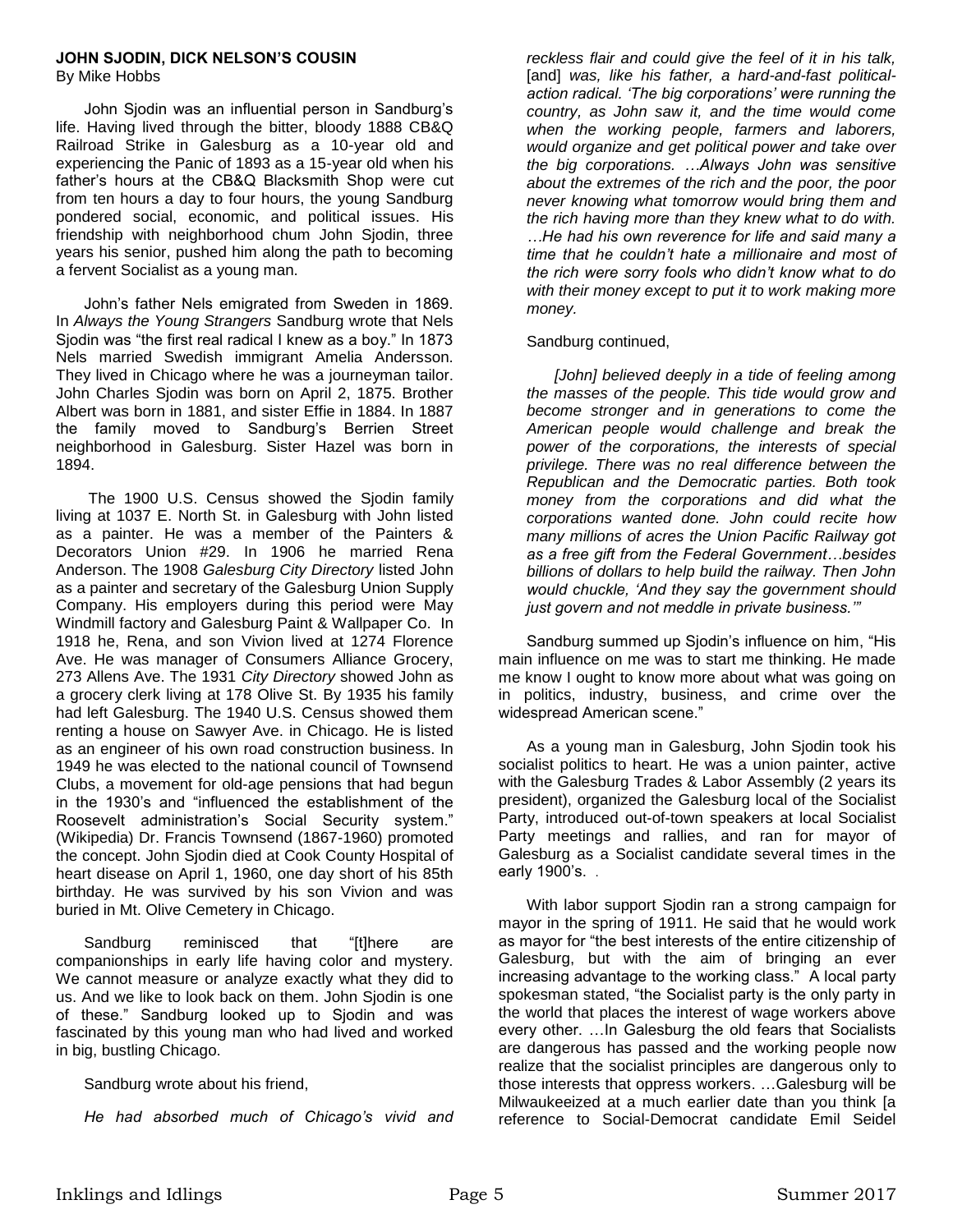being elected mayor of Milwaukee in 1910; Seidel appointed Sandburg his secretary]." The Galesburg Socialist Party platform called for referendum, recall, and abolishment of municipal work done by contractors. Besides mayor, the party slated candidates for clerk, treasurer, and all seven alderman positions.



John Sjodin's Galesburg Mayoral Campaign Pin.

The *Republican Register* reported the results of the election. Peoples Party candidate George Sanderson defeated Sjodin 1,772 to 1,232. Sandburg's brother Martin was elected treasurer on the Peoples Party ticket. The newspaper opined, "The big surprise of the day was the hefty vote pulled by the Socialist candidate for mayor. …There were men from every walk in life who cast their first vote for a Socialist."

In November, 1956 John Sjodin visited Sandburg backstage at the Shubert Theater in Chicago. In a subsequent letter to Sandburg, Sjodin wrote, "I am looking forward to that promised date, when you return to Chicago, when you will have more time to be with me. It's six years since I had my stroke. I am better, but it's a struggle to get back my strength. I am very weak." He died less than four years later.

Ninety-two year old Dick Nelson of Galesburg was John Sjodin's second cousin. Dick's father Robert Nelson worked for the CB&Q Railroad. In the 1940's Dick and his mother sometimes used Robert Nelson's passenger train pass to visit John and Rena Sjodin in Chicago. Dick said that he remembered that his cousin told him on more than one occasion that he remembered accompanying Sandburg to the Galesburg CB&Q Depot where the young Sandburg was heading for Chicago. As he was getting on the train, Sandburg asked Sjodin if he could spare him some change for the trip. Generous Sjodin

gave him all the change and folding money he had with him.

Dick Nelson graduated from Galesburg High School in June, 1943. Two days after graduation he got his draft notice. He joined the U.S. Navy. On July 1 he began basic training at Great Lakes Naval Station north of Chicago. Sometimes when he got an overnight pass he would visit the Sjodin's on Fullerton Ave. Dick called Sjodin "knowledgeable." John called himself "J.C." (John Charles). Sometimes during the course of his visits with the Sjodin's, "J.C." would excuse himself to go speak at a Socialist Party meeting. He told Dick he was going to get on his "soapbox."

Dick showed me two letters that "J.C." had written to him. One is dated July 25, 1943 when Dick was still training at Great Lakes. The return address showed the Sjodin's address in Chicago, Ill. In parentheses behind Chicago, Ill. was the number 47. In the letter John explained to Dick that 47 indicated "the zone number that all large cities must use to facilitate the handling of mail…." A precursor to zip codes, I guess.

He opened the letter with, "Dear Richard, I suppose you have become more used to the life of a sailor by now, even though you have not been out on the water, but that part of your training will follow in the course of time. It will be an experience in your life that you will not be apt to ever forget." He reported that his son Vivion was training at the Army Air Field in Amarillo, TX in a camp with 40,000 recruits. He went on to say that on the following night there "will be put on the greatest Navy show that Chicago has ever seen…. [I couldn't find out anything about that "greatest Navy show."] [E]very day I see hundreds of boys being marched off from the recruiting station on Plymouth Court, to nobody seems to know where, some to the Great Lakes, and others to the four directions."

Sjodin had a small business buying and selling coins, stamps, and first day covers. He got Dick started in stamp collecting. He wrote Dick, "As to the Flag stamps for the oppressed nations, with first day covers, there will be about twelve of them [.] I will see that you get a copy of each, addressed to your home." In closing he sent his love and best wishes to Dick.

The second letter is in an envelope emblazoned with a seal recognizing the 100th anniversary of the Smithsonian Institution. It's dated September 13, 1947. Sjodin congratulated Dick on his recent marriage. He talked about his own busy life "attending meetings, conventions and so on." He had spent two weeks in Washington, D.C. attending a Townsend Convention. He also visited Alexandria, Mount Vernon, and Arlington, and "all" the federal buildings, including going up in the Washington Monument. Always interested in politics, he "had an interview with several congressmen and Senators." He had also made a two-day trip to Fairbury, IL for a homecoming for Dr. Townsend who was born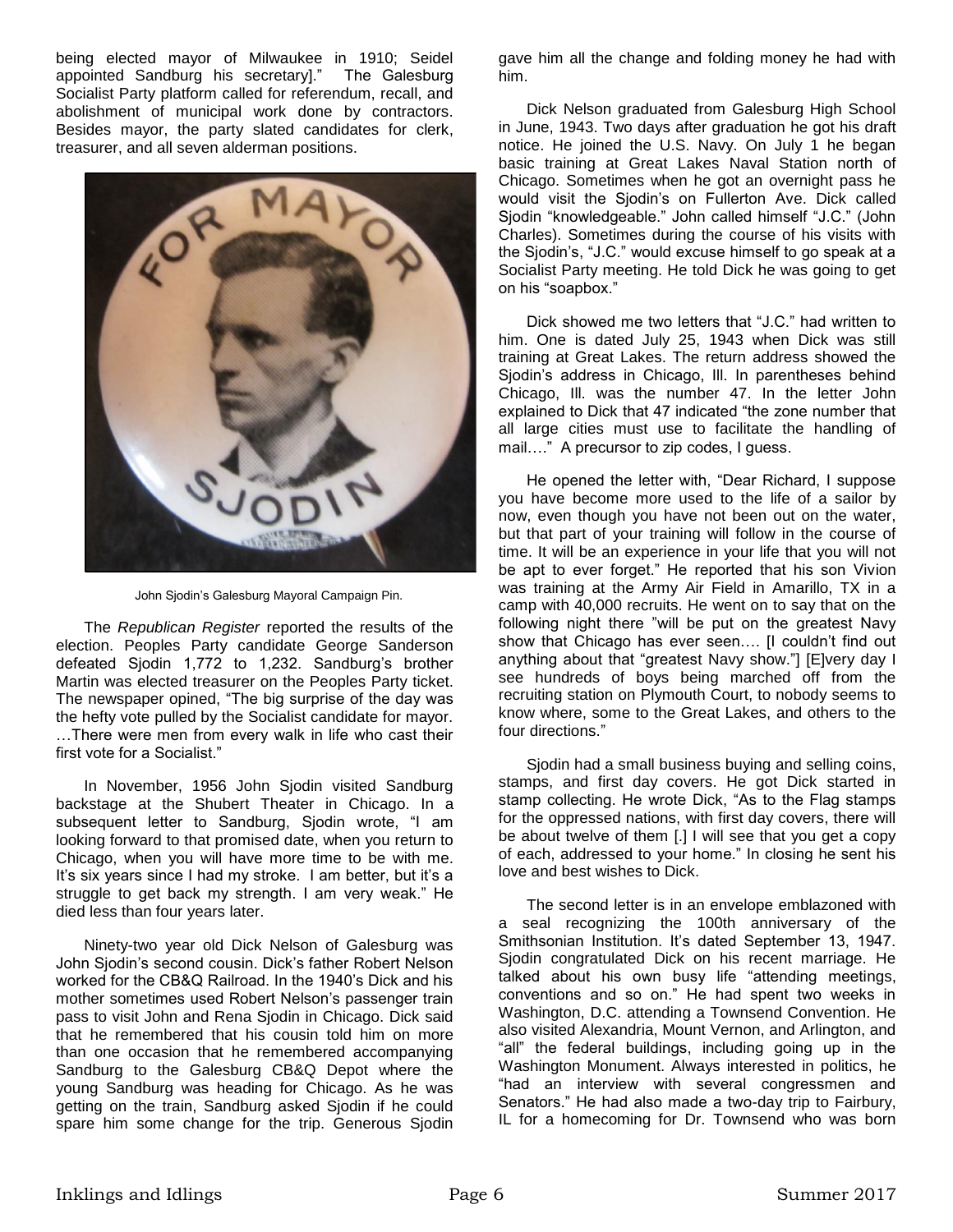there. He encouraged Dick to continue his coin collecting hobby. "You will never lose on your investment in U.S. coins.'

A little more about Dick Nelson. He served three years in the Navy in the Pacific aboard the U.S.S. Markab on which he was an electrician in the engine room. After the war he returned to his job at the Victor Hardware Casket Co. on Chambers St. in Galesburg. After he was laid off at Victor, he hired on at Wagoner Printing Co. where he started a four-year apprenticeship financed by the GI Bill. He worked for Wagoner for forty years. In 1950 he started working part-time with Dick Ralston at Berry Seed Company, Grand Ave. and Mulberry St. where Water Works Car Wash now stands. When Dick Ralston and Paul Hanna later opened Ralston-Hanna Garden Center, Dick worked part-time there. That's where I first met him. He worked at the Garden Center until he was eighty.



Dick Nelson

## **BIRTHPLACE PAMPHLET CIRCA 1960**

By Mike Hobbs

While interviewing Dick Nelson for the preceding story, he showed me this Birthplace pamphlet created by the Carl Sandburg Birthplace Association, the predecessor of the Carl Sandburg Historic Site Association. It was printed courtesy of the Galesburg Chamber of Commerce by Reynold Printing circa 1960.

A drawing of the Birthplace is on the cover. Inside the pamphlet we are told, "Only a few pieces of furniture in the restored cottage were actually used here by the Sandburg family. They are: three chairs in the living room, and the washstand and two wall whatnots in the

bedroom. All other furnishings were selected as representative of homes of small means during Sandburg's youth." About the Lincoln Room, "this room and its furnishings were the gift of the State of Illinois. It contains Lincoln and Sandburg memorabilia and was dedicated May 30, 1949." The Lincoln Room was removed after the State of Illinois took possession of the Birthplace Cottage in 1970. The N.C. Wyatt drawing of Lincoln shown in the Lincoln Room now hangs in the State Historic Site Visitors Center.



On the back of the pamphlet is information about Adda George and the Birthplace Association. "Through her leadership the cottage was restored and the Association formed to assure its perpetuation. It is maintained by dues of \$2, \$5, or \$10 paid by members of the Association, and by donations left by groups and individuals on the desk in the Lincoln Room…. Visitors are urged to note the restraint and good judgement Mrs. George used in restoring the cottage. She wished to give the impression that it was a home and not a museum.'

## **CSHSA ENDOWMENT CAMPAIGN**

By Bill Morris, Endowment Campaign Chairman

Our Native Son & National Treasure Endowment campaign has some tips for giving that will greatly benefit the Carl Sandburg Historic Site Association and have a nominal impact on your pocketbook. Gift planning tools give you the opportunity to provide significant support for our mission far beyond what would be possible with a check. Beyond that, these types of charitable giving tools can provide benefits to you and your loved ones. For instance:

- You can make a gift using appreciated securities and realize larger tax savings than if you had used cash.
- You can make a gift that costs you nothing during your lifetime and lasts forever.